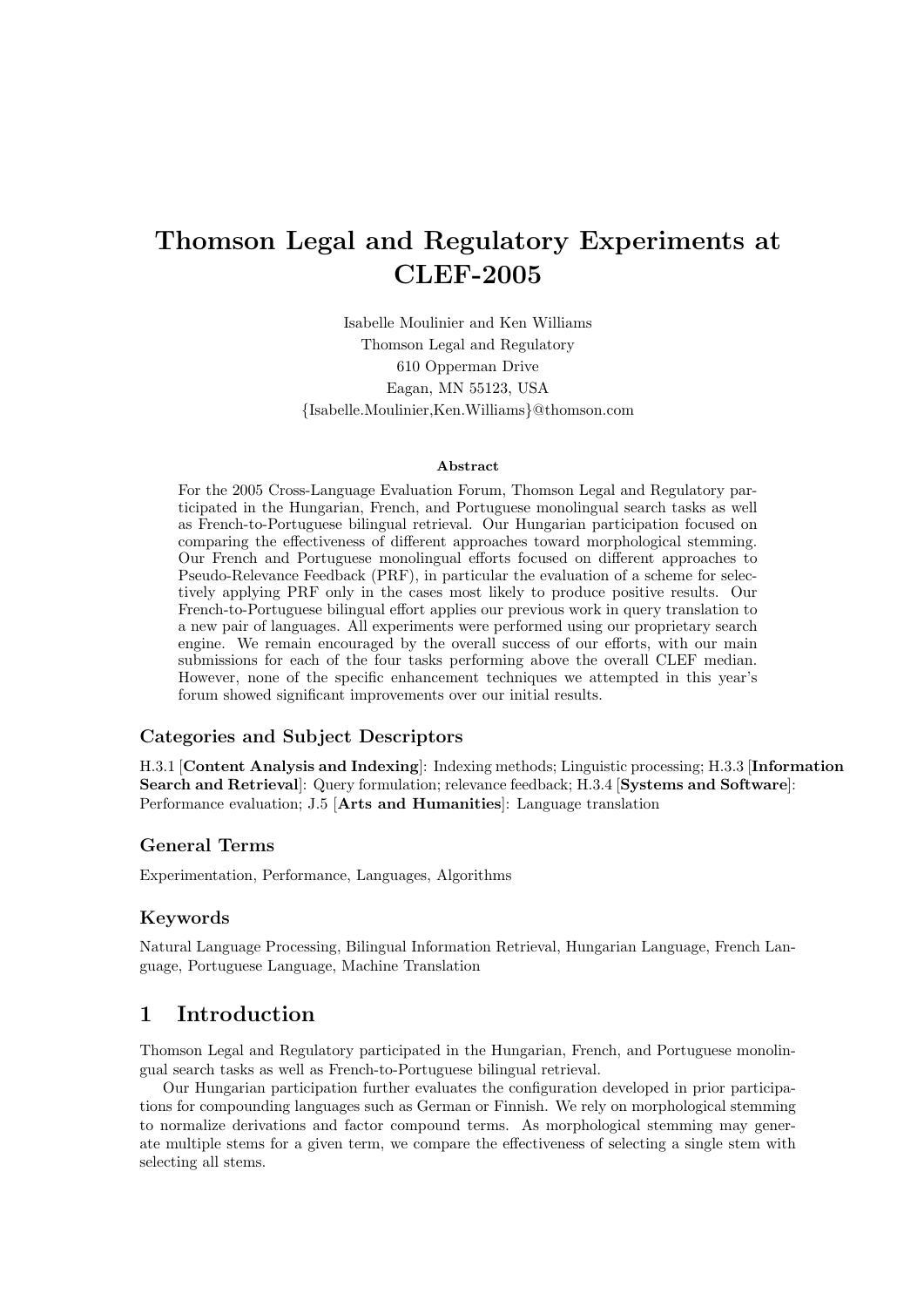In our CLEF 2004 participation, we applied pseudo-relevance feedback blindly to all queries, even though this approach can be detrimental to some query results. In this participation, we take a first step toward selectively applying pseudo-relevance feedback. We apply our simple approach to our French and Portuguese runs.

Finally, our bilingual runs extend our previous work to two more languages. Our approach relies on query translation, where queries are translated term by term using translation resources built from parallel corpora.

We describe our experimental framework in Section 2, and present our monolingual and bilingual runs in Sections 3 and 4, respectively.

## 2 Experimental framework

The cornerstone of our experimental framework is our proprietary search engine which supports Boolean and Natural language search. Natural language search is based on an inference network retrieval model similar to INQUERY [1] and has been shown effective when compared to Boolean search on legal content [6]. For our CLEF experiments, we extended the search experience by incorporating the pseudo-relevance feedback functionality described in Section 2.3.

#### 2.1 Indexing

Our indexing unit for European languages is a word. We identify words in sequences of characters using localized tokenization rules (for example, apostrophes are handled differently for French or Italian).

Each word is normalized for morphological variations. This includes identifying compounds if needed. We use the Inxight morphological stemmer [3] to perform such normalization which, in addition, can be configured to handle missing case and diacritic information.

Morphological stemming can produce multiple stems for a given term. We have introduced the option of selecting a single stem or keeping all stems. If candidate stems include compound terms, we select the stem with the fewest compound parts. If candidate stems are simple terms, we select the first one.

We do not remove stopwords from indices, as indexing supports both full-text search and natural language search. Stopwords are handled during search.

## 2.2 Search

Once documents are indexed, they can be searched. Given a query, we apply two steps: query formulation and document scoring.

Query formulation identifies "concepts" from natural language text by removing stopwords and other noise phrases, and imposes a Bayesian belief structure on these concepts. In many cases, each term in the natural language text represents a concept, and a flat structure gives the same weight to all concepts. However, phrases, compounds or misspellings can introduce more complex concepts, using operators such as "natural phrase," "compound," or "synonym." The structure is then used to score documents.

Scoring takes evidence from each document as a whole, as well as from the best dynamic portion of each document. The best portion is computed dynamically based on proximal concept occurrences. Each concept contributes a belief to the document (and portion) score. We use a standard tf-idf scheme for computing term beliefs in all our runs. The belief of a single concept is given by:

$$
bel_{term}(Q) = 0.4 + 0.6 \cdot tf_{norm} \cdot idf_{norm}
$$

where

$$
tf_{norm} = \frac{\log(tf + 0.5)}{\log(tf_{max} + 1.0)}
$$
 and 
$$
idf_{norm} = \frac{log(C + 0.5) - log(df)}{log(C + 1.0)}
$$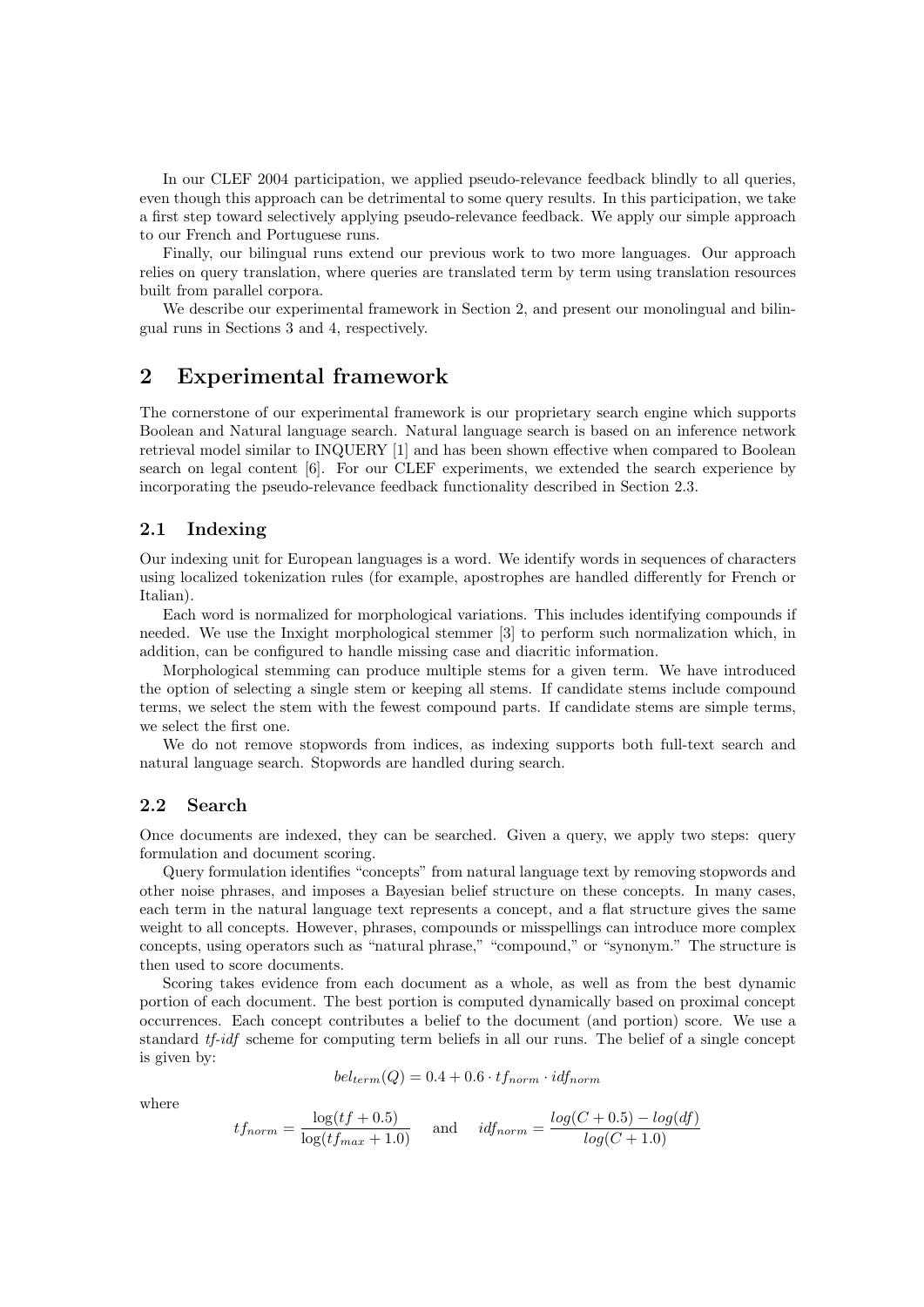$tf$  is the number of occurrences of the term within the document,  $tf_{max}$  is the maximum number of occurrences of any term within the document,  $df$  is the number of documents containing the term and  $C$  the total number of documents in the collection. The various constants in the formulae have been determined by prior testing on manually-labeled data.  $t_{max}$  is a weak indicator of document length.

#### 2.3 Pseudo-relevance feedback

We have incorporated a pseudo-relevance feedback module into our search system. We follow the approach outlined by Haines and Croft [2].

We select terms for query expansion using a Rocchio-like formula and add the selected terms to the query. The added terms are weighted either using a fixed weight or a frequency-based weight.

$$
sw = \alpha \cdot qf \cdot idf_{norm} + \frac{\beta}{|R|} \sum_{d \in R} (tf_{norm} \cdot idf_{norm}) - \frac{\gamma}{|\overline{R}|} \sum_{d \in \overline{R}} (tf_{norm} \cdot idf_{norm}) \tag{1}
$$

where qf is the query weight, R is the set of documents considered relevant,  $\overline{R}$  the set of documents considered not relevant, and |X| denotes the cardinality of set X. The  $\alpha$ ,  $\beta$  and  $\gamma$  weights are set experimentally. The sets of documents R and  $\overline{R}$  are extracted from the document list returned by the original search: R correspond to the top n documents and  $\overline{R}$  to the bottom m, where n and m are determined through experiments on training data.

## 3 Monolingual experiments

Our monolingual participation focuses on normalization for Hungarian and pseudo-relevance feedback for French and Portuguese.

#### 3.1 Hungarian experiments

As mentioned in Section 2.1, we use a morphological stemmer to identify compounds and normalize terms. The stemmer can be configured to allow for missing case and diacritic information. In addition, we can select to use one stem, or all stems.

At search time, compounds are treated as "natural phrases," i.e. as words within a proximity of 3. In addition, multiple stems are grouped under a single operator so that terms with multiple stems do not contribute more weight than terms with one single stem. Finally, we used the Hungarian stopword list developed by the Université de Neuchâtel [7].

We submitted two runs, each with its own indexing scheme:

- Run tlrTDhuE keeps all stems and allows for missing case and diacritic information.
- Run tlrTDhuSC keeps a single stem per term and does not correct missing information.

| Run            | MAP                        |        | R-Prec   Reciprocal Rank |
|----------------|----------------------------|--------|--------------------------|
|                | (Above/Equal/Below Median) |        |                          |
| $t$ lrTD $huE$ | 0.2952(27/0/23)            | 0.3210 | 0.5872                   |
| tlrTDhuSC      | $0.2964$ $(30/0/20)$       | 0.2999 | 0.6070                   |

Table 1: Performance for our official Hungarian runs comparing the effectiveness of the two stemming choices.

As illustrated by Table 1, there is no overall significant difference between the two runs, still we observe marked differences on a per-query basis: tlrTDhuSC outperforms tlrTDhuE on 25 queries and underperforms on 20 queries (differences range from a few percent to over 50%). This, we believe, is due to two factors: concepts in queries differ depending on the stemming approach; so do terms in the indices.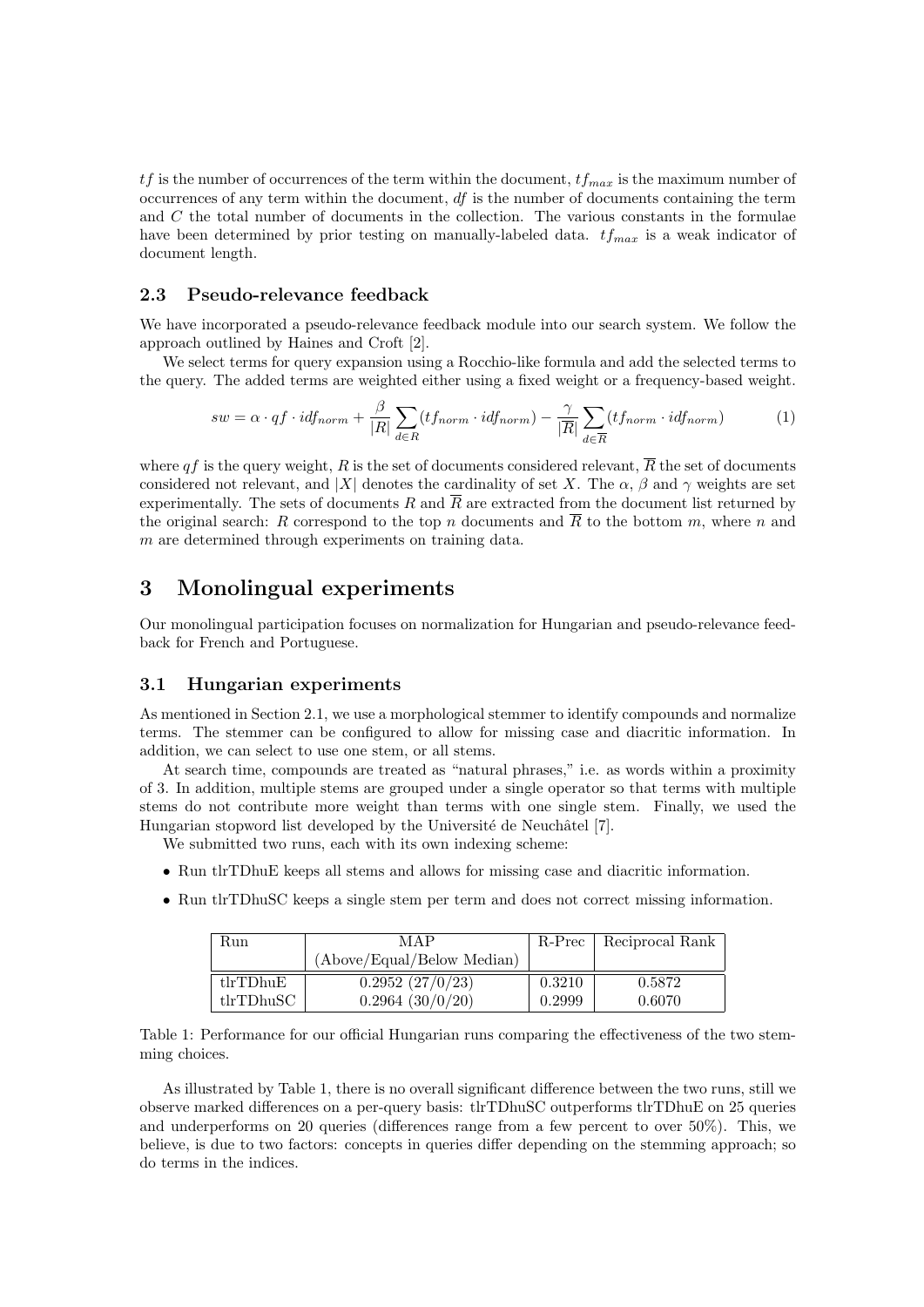#### 3.2 Pseudo-relevance feedback experiments

Pseudo-relevance feedback (PRF) is known to be useful on average but can be detrimental to the performance of individual queries. This year, we took a first step towards predicting whether or not PRF would aid individual queries.

We followed the following methodology: we selected our parameters for PRF using training data from previous CLEF participations for both French and Portuguese. We then manually derived a simple prediction rule that identifies those queries where PRF was very detrimental. Our decision rule is composed of two components: the score of the top ranked document and the maximum score any document can achieve for a given query, computed by setting the  $tf_{norm}$ factor in belief scores to 1. Our prediction rule is of the form:

```
if maxscore >= Min_MS_Value
  and (maxscore < MS_Threshold or bestscore >= Min_TD_Value)
Apply PRF
else
Don't apply PRF
```
Using training data, we searched for the best parameters in this three-dimensional space (Min MS Value, MS Threshold, and Min TD Value).

Our French and Portuguese results, reported in Table 2, show that PRF applied to all queries improved performance (although the difference is not always statistically significant) but that PRF applied to selected queries did not provide additional improvement.

It is interesting to note that PRF, selective or not, degrades the Reciprocal Rank measure, i.e. the average rank of the first relevant document. This indicates that our PRF setting decreases precision in the top-ranked documents, although it increases recall overall. A comparative summary is provided in Table 3.

| Run               | <b>MAP</b>                   | R-Prec | Reciprocal Rank | Recall |
|-------------------|------------------------------|--------|-----------------|--------|
|                   | (Above/Equal/Below Median)   |        |                 |        |
| tlrTDfr3          | 0.3735(23/2/25)              | 0.3879 | 0.7014          | 0.8912 |
| tlrTDfrRF2        | $0.4039^{\dagger}$ (35/0/15) | 0.4012 | 0.6806          | 0.9141 |
| tlrTDfrRFS1       | $0.4^{\dagger}$ (33/1/16)    | 0.3990 | 0.6806          | 0.9119 |
| $t$ lr $T$ fr $3$ | 0.2925                       | 0.3027 | 0.6163          | 0.7789 |
| $t\rm{lrTfr}RF2$  | 0.3073                       | 0.3313 | 0.5729          | 0.8232 |
| tlrTfrRFS1        | 0.3046                       | 0.3278 | 0.5729          | 0.8215 |
| tlrTDpt3          | 0.3501(30/0/20)              | 0.3734 | 0.7542          | 0.8729 |
| tlrTDptRF2        | 0.3742~(31/3/16)             | 0.3904 | 0.6704          | 0.9016 |
| tlrTDptRFS1       | 0.3584~(31/3/16)             | 0.3805 | 0.6718          | 0.8939 |
| $t\text{lr}Tpt3$  | 0.2712                       | 0.3141 | 0.6816          | 0.7358 |
| tlrTptRF2         | $0.2844^{\dagger}$           | 0.3215 | 0.6682          | 0.7544 |
| tlrTptRFS1        | 0.2830                       | 0.3208 | 0.6515          | 0.7544 |

Table 2: Official runs for French and Portuguese. Runs ending in 3 correspond to the base run without PRF. Runs ending in 2 are the PRF runs using the following configuration: add 5 terms from the top 10 documents; terms are selected with  $\alpha = \beta = 1$  and  $\gamma = 0$ ; expansion uses a fixed weight of 0.5 for each added term. Runs ending in 1 are PRF runs using the prediction rule. <sup>†</sup> indicates a statistically significant difference using the Wilcoxon signed-rank test and a p-value of 0.05.

Although it performed reasonably well on our initial training data, our PRF selection rule often applied PRF when it was detrimental, and failed to apply it when it would have helped. Table 4 gives more details on the prediction effectiveness or lack thereof. The number of queries for which PRF degraded performance is not unexpected as we did not intend to cover all cases with our heuristic. What is surprising is the low number of cases where our prediction rule prevented PRF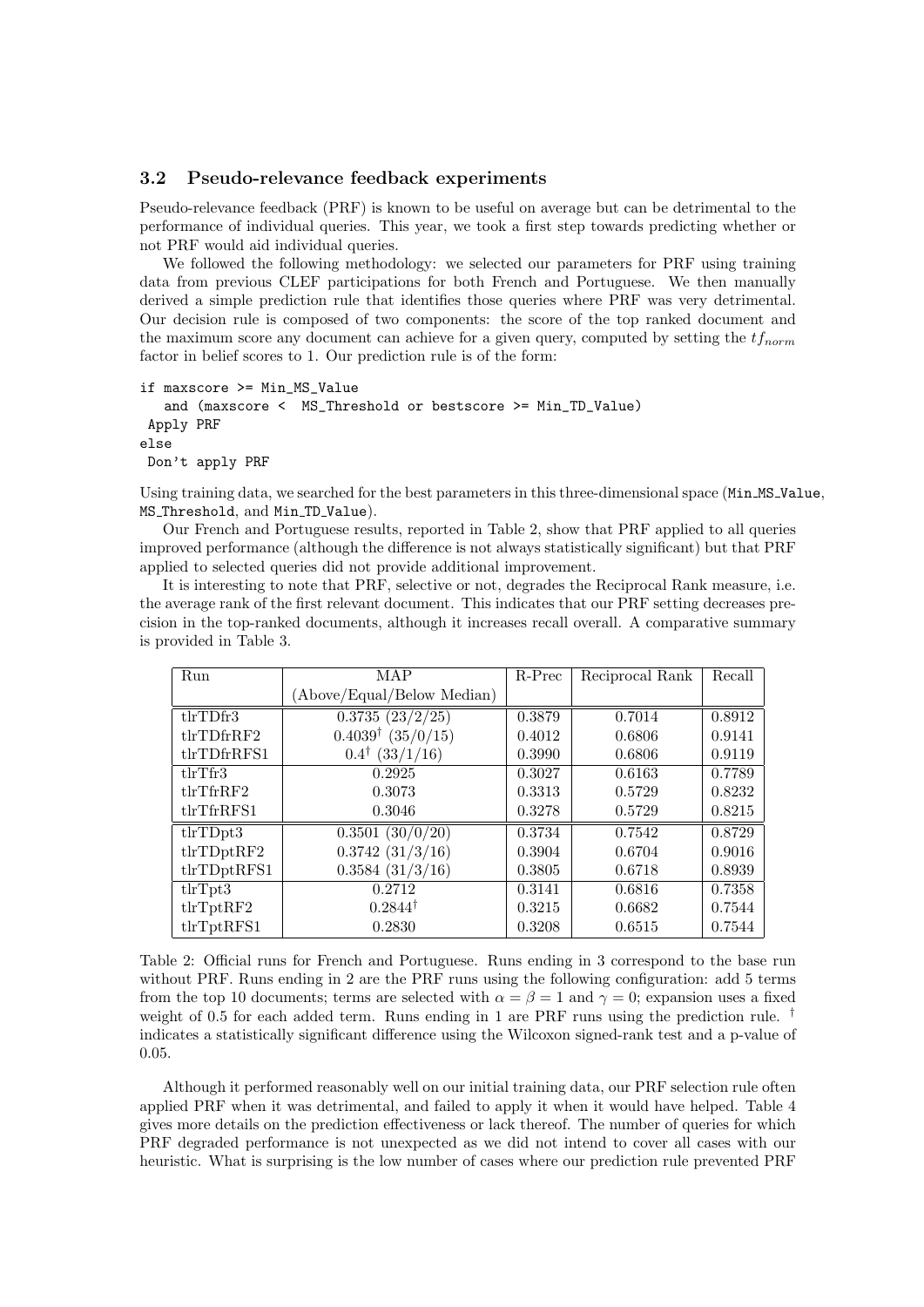from helping performance. We believe that the parameters we selected over-fitted the training data. Retrospectively, this is not all that surprising as we use raw values rather than proportions or normalized values.

| Compared Runs                                           | $\#$ queries degraded | No change | $\#$ queries improved |
|---------------------------------------------------------|-----------------------|-----------|-----------------------|
| $t$ lrTDfr $3$ vs. $t$ lrTDfr $RF2$                     |                       |           | 39                    |
| tlrTDfr3 vs. tlrTDfrRFS1                                | 11                    |           | 34                    |
| $t$ lr $Tfr3$ vs. $t$ lr $TfrRF2$                       | 23                    |           | 25                    |
| $t$ lr $T$ fr $3$ vs. $t$ lr $T$ fr $RFS1$              | 23                    |           | 24                    |
| $\text{tlr}T\text{Dpt}3$ vs. $\text{tlr}T\text{Dpt}RF2$ | 21                    |           | 29                    |
| tlrTDpt3 vs. tlrTDptRFS1                                | 18                    |           | 23                    |
| $\text{tlr}$ Tpt3 vs. $\text{tlr}$ TptRF2               | 17                    | റ         | 31                    |
| $t\$ {lrTpt3 vs. trTptRFS1}                             |                       |           | 30                    |

Table 3: Comparison between base runs and PRF runs using the MAP measure.

| Compared runs                      | Correct | <b>Misses</b> | Errors |
|------------------------------------|---------|---------------|--------|
| tlrTDfr3 vs. tlrTDfrRFS1           |         |               |        |
| $t\$ {irTfr}3 vs. $t\$ {irTfr}RFS1 |         |               | 23     |
| tlrTDpt3 vs. tlrTDptRFS1           |         |               | 18     |
| $t$ lrTpt $3$ vs. $t$ lrTptRFS1    |         |               | 17     |

Table 4: Effectiveness of our prediction rule. Correct corresponds to cases when the prediction rule correctly avoided applying PRF. Misses corresponds to cases when PRF would have helped but was not applied. Errors corresponds to cases when the rule applied PRF and the performance degraded.

## 4 French to Portuguese bilingual experiments

Our 2005 bilingual experiments follow the approach we established during our CLEF 2004 participation. We performed bilingual search by translating query terms. Translation resources were trained from parallel corpora using the  $GIZA++$  statistical machine translation package [5].

We created a bilingual lexicon by training the IBM Model 3 on the Europarl parallel corpus [4] as we found Model 3 to provide better translations than Model 1. We selected at most three translations per term, excluding translations with probabilities smaller than 0.1. During query formulation, translations were grouped under a  $^{\ast}SUM^{1}$  operator so that concepts are given the same importance regardless of the number of translations. In addition, translations were weighted by their probabilities.

Table 5 summarizes our bilingual runs. We submitted runs with and without pseudo-relevance feedback. The PRF runs show a behavior similar to our monolingual runs as reciprocal rank degrades but recall improves. Five times out of 6, the prediction rule predicted correctly that PRF should not be applied. However the number of cases when PRF was applied and performance dropped was also high (around 20).

The bilingual runs achieved between 60 and 65% of the average precision of monolingual runs. This performance is comparable to our results with German to French search, but not as promising as our training runs, which reached 80%.

<sup>&</sup>lt;sup>1</sup>A \*SUM node averages the beliefs of its children.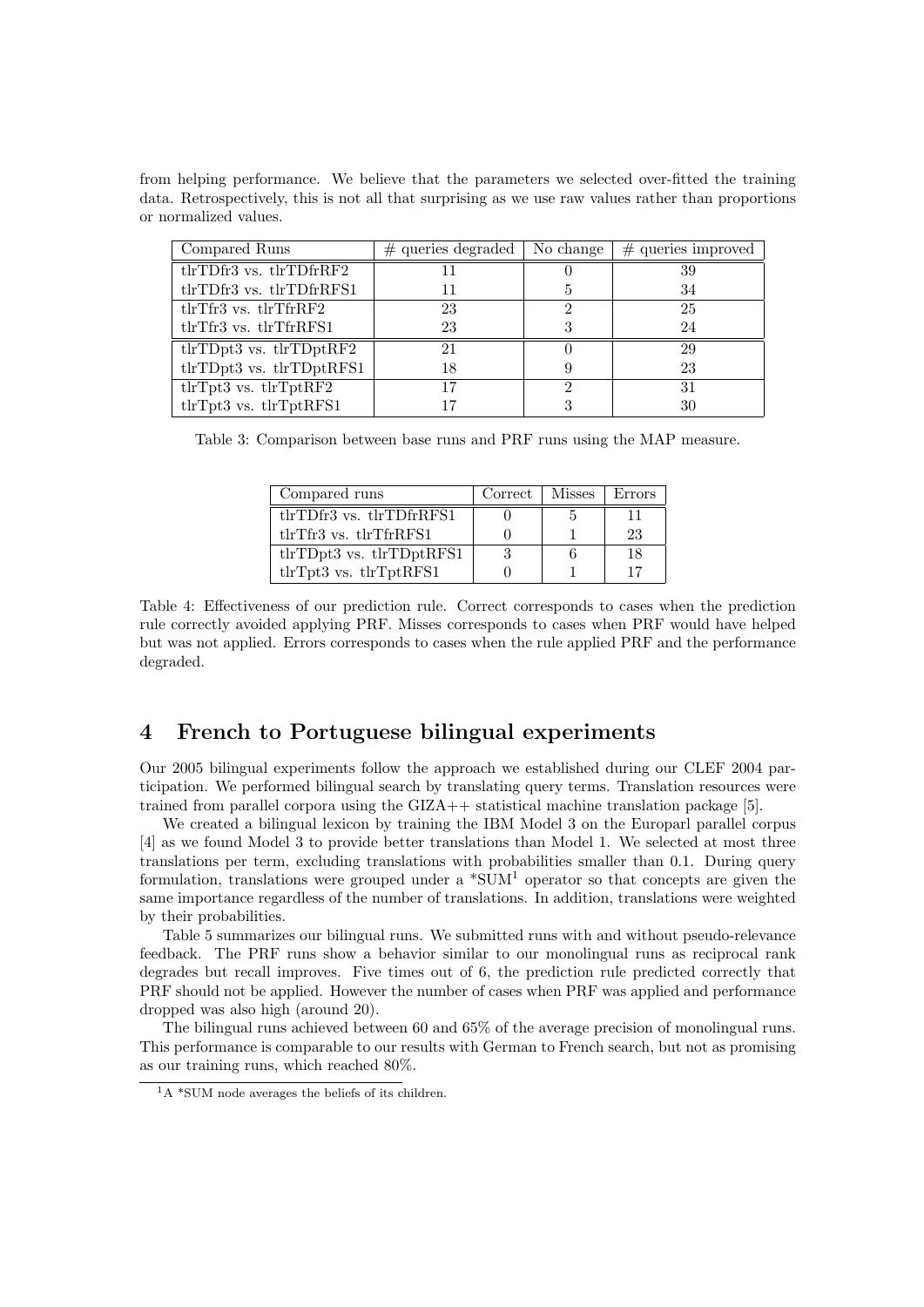| Run                   | MAP                        | R-Prec | Reciprocal Rank | Recall |
|-----------------------|----------------------------|--------|-----------------|--------|
|                       | (Above/Equal/Below Median) |        |                 |        |
| tlrTDfr2pt3           | 0.2209(26/0/24)            | 0.2525 | 0.7147          | 0.7063 |
| tlrTDfr2ptRF2         | 0.2318(28/0/22)            | 0.2614 | 0.5442          | 0.7401 |
| tlrTDfr2ptRFS1        | 0.2358(29/0/21)            | 0.2689 | 0.5566          | 0.7415 |
| $t\text{lrTfr2pt3}$   | 0.1741                     | 0.2080 | 0.4807          | 0.6332 |
| $t\text{lrTfr2ptRF2}$ | 0.1799                     | 0.2056 | 0.3993          | 0.6563 |
| tlrTfr2ptRFS1         | 0.1778                     | 0.2045 | 0.4456          | 0.6582 |

Table 5: Official runs for French to Portuguese search. Runs ending in 3 correspond to the base run without PRF. Runs ending in 2 are the PRF runs use the following configuration: add 5 terms from the top 10 documents; terms are selected with  $\alpha = \beta = 1$  and  $\gamma = 0$ ; expansion uses a fixed weight of 0.5 for each added term. Runs ending in 1 use the prediction rule prior to applying PRF.

# 5 Conclusion

We remain encouraged by the overall success of our efforts, with our main submissions for each of the four tasks performing above the overall CLEF median. However, none of the specific enhancement techniques we attempted in this year's forum showed significant improvements over our initial results.

For monolingual retrieval in Hungarian, a highly morphological language, we explored two techniques for morphological stemming in order to identify compound terms and normalize them, but were unable to find significant differences between the results.

For monolingual retrieval in French and Portuguese, where we have previously shown pseudorelevance feedback (PRF) to increase overall performance, we attempted to find a heuristic to identify specific queries for which PRF would be helpful. So far we have been unable to achieve this to a significant degree. In the future, we intend to explore additional techniques such as the use of machine learning including feature engineering as in [8] and methods for using normalized values rather than raw values to prevent over-fitting.

For bilingual retrieval from French to Portuguese, we achieve good performance relative to other submissions, but perhaps like other forum participants, we remain disappointed in the bilingual performance relative to the same queries performed in a monolingual setting. We need to better understand the differences between our official and training runs. In addition, we plan on investigating the usefulness of translation disambiguation.

## References

- [1] W. B. Croft, J. Callan, and J. Broglio. The INQUERY retrieval system. In *Proceedings of the* 3 rd International Conference on Database and Expert Systems Applications, Spain, 1992.
- [2] D. Haines and W.B. Croft. Relevance feedback and inference networks. In Proceedings of the Sixteenth Annual International ACM SIGIR Conference on Research and Development in Information Retrieval, pages 2–11, 1993.
- [3] http://www.inxight.com/products/oem/linguistx.
- [4] P. Koehn. Europarl: A multilingual corpus for evaluation of machine translation. Draft, 2002.
- [5] Franz Josef Och and Hermann Ney. A systematic comparison of various statistical alignment models. Computational Linguistics, 29(1):19–51, 2003.
- [6] H. Turtle. Natural language vs. boolean query evaluation: a comparison of retrieval performance. In Proceedings of the  $17<sup>th</sup>$  Annual International ACM SIGIR Conference on Research and Development in Information Retrieval, pages 212–220, Dublin, Ireland, 1994.